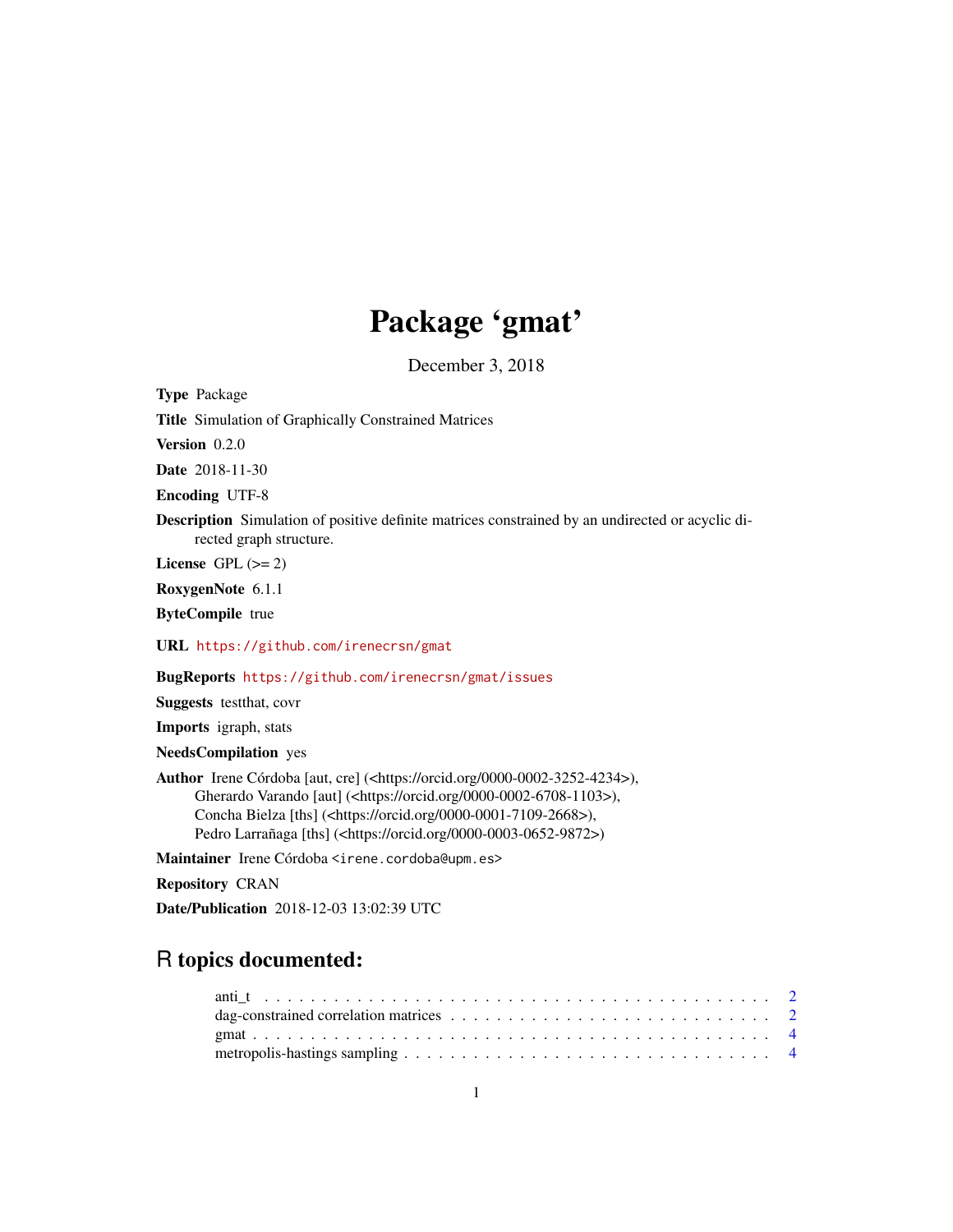<span id="page-1-0"></span>

| Index |  |
|-------|--|

| anti t | Compute the anti transpose of a matrix (transpose with respect to the |
|--------|-----------------------------------------------------------------------|
|        | <i>off-diagonal</i> )                                                 |

### Description

Compute the anti transpose of a matrix (transpose with respect to the off-diagonal)

#### Usage

anti\_t(m)

#### Arguments

m square matrix to compute the anti transpose

#### Value

The anti-transpose of m

dag-constrained correlation matrices *Simulation of correlation matrices*

#### <span id="page-1-1"></span>Description

Sample correlation matrices, possibly with a zero pattern in its Cholesky decomposition constrained by an acyclic digraph.

#### Usage

chol\_mh(N = 1, p = 3, d = 1, dag = NULL, ...)  $chol\_iid(N = 1, p = 3, d = 1, dag = NULL)$  $chol\_polar(N = 1, p = 3, d = 1, dag = NULL, comp = "numeric")$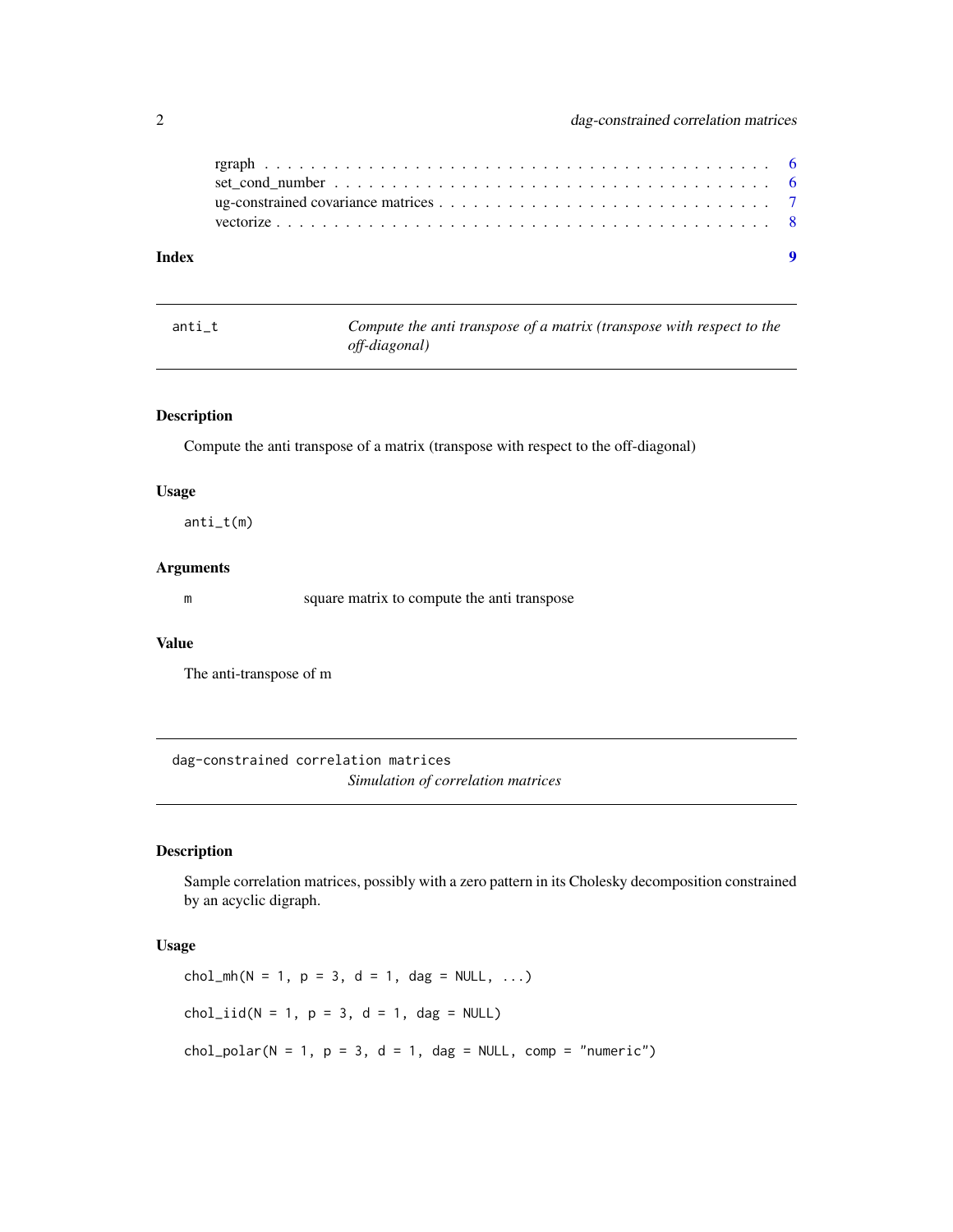#### <span id="page-2-0"></span>Arguments

| N        | Number of samples.                                                                                                                                                                        |
|----------|-------------------------------------------------------------------------------------------------------------------------------------------------------------------------------------------|
| p        | Matrix dimension. Ignored if dag is provided.                                                                                                                                             |
| d        | Number in $[0, 1]$ , the proportion of non-zero entries in the Cholesky factor of<br>the sampled matrices. Ignored if dag is provided. Ignored by chol_polar()                            |
| dag      | An igraph acyclic digraph specifying the zero pattern in the upper Cholesky<br>factor of the sampled matrices. Nodes must be in ancestral order, with the first<br>one having no parents. |
| $\cdots$ | Additional parameters for $mh_u()$ .                                                                                                                                                      |
| comp     | String one of "numeric" or "recursive", indicating the computational method to<br>use for sampling the angles for "unifronc" method                                                       |

#### Details

Function [chol\\_mh\(\)](#page-1-1) uses the method described in Córdoba et al. (2018) and implemented in [mh\\_u\(\)](#page-3-1), based on a Metropolis-Hastings algorithm over the upper Cholesky factorization.

The entries in the upper Cholesky factor are sampled i.i.d. by function [chol\\_iid\(\)](#page-1-1), following Kalisch and Buhlmann (2007).

Function [chol\\_polar\(\)](#page-1-1) reparametrizes the Cholesky factor following the approach by Pourahmadi and Wang (2015), adapted to sample the upper Cholesky factor instead of the lower one.

#### Value

A three-dimensional array of length  $p \times p \times N$ 

#### References

Córdoba I., Varando G., Bielza C., Larrañaga P. A fast Metropolis-Hastings method for generating random correlation matrices. *Lecture Notes in Computer Science* (IDEAL 2018), vol 11314, pp. 117-124, 2018.

Kalisch, M., Buhlmann, P. Estimating high-dimensional directed acyclic graphs with the PC-algorithm, *Journal of Machine Learning Research*, 8:613-636, 2007.

Pourahmadi, M., Wang, X. Distribution of random correlation matrices: Hyperspherical parameterization of the Cholesky factor, *Statistics & Probability Letters*, 106:5-12, 2015.

#### Examples

```
## Cholesky sampling via Metropolis-Hastings
# Generate a full matrix (default behaviour)
chol_mh()
# Generate a matrix with a percentage of zeros
chol_mh(d = 0.5)# Generate a random acyclic digraph structure
```

```
dag \leq rgraph(p = 3, d = 0.5, dag = TRUE)
igraph::print.igraph(dag)
```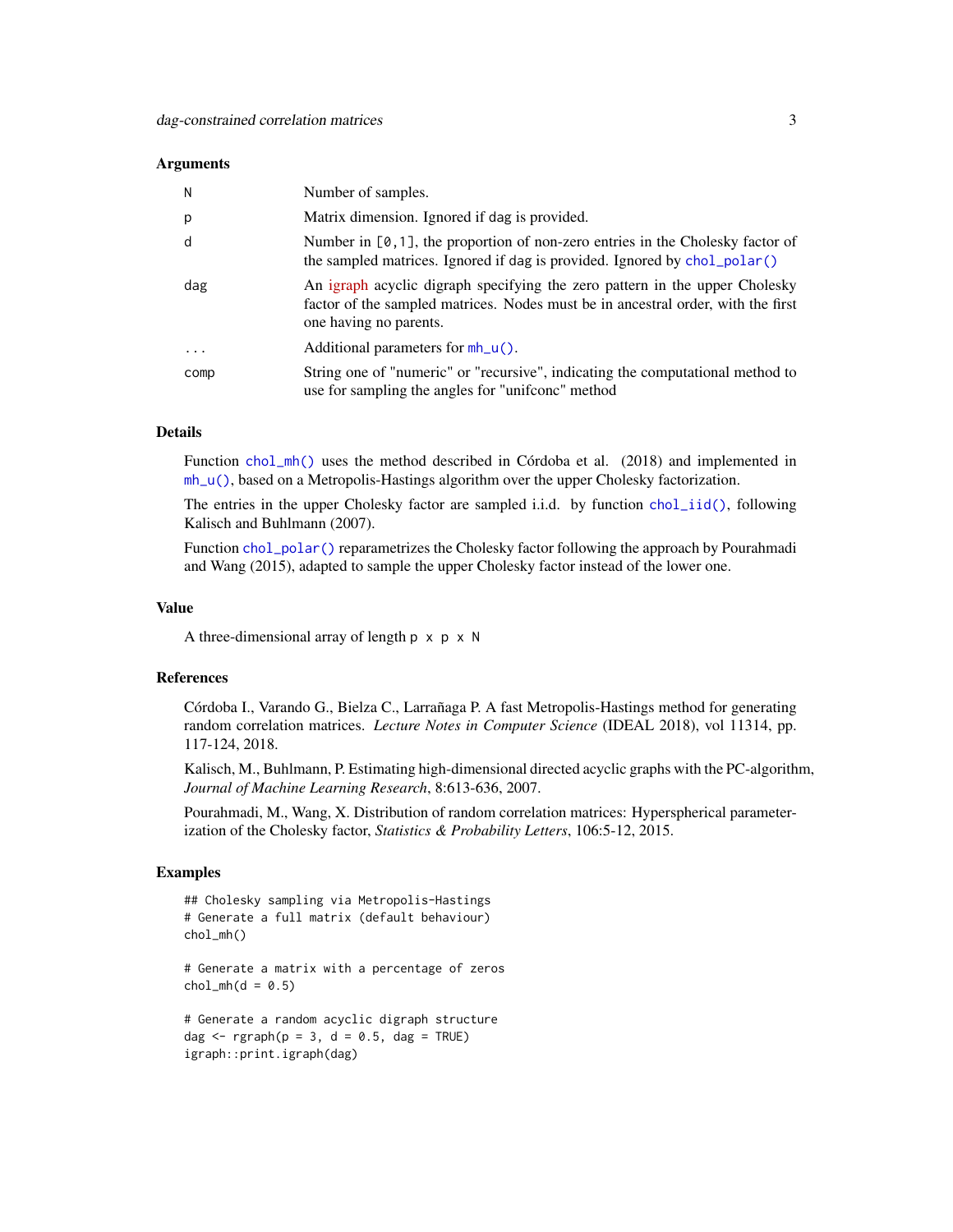```
# Generate a matrix complying with the predefined zero pattern
chol_mh(dag = dag)## Cholesky sampling via i.i.d. Cholesky factor
# Generate a full matrix (default behaviour)
chol_iid()
# Generate a matrix with a percentage of zeros
chol\_iid(d = 0.5)# Generate a matrix complying with the predefined zero pattern
igraph::print.igraph(dag)
chol\_iid(dag = dag)## Cholesky sampling via polar parametrization of the upper Cholesky factor
# Generate a full matrix (default behaviour)
chol_polar()
# Generate a matrix with a percentage of zeros
chol\_polar(d = 0.5)# Generate a matrix complying with the predefined zero pattern
igraph::print.igraph(dag)
chol_polar(dag = dag)
# Performance comparison of numeric vs recursive integral (full matrix)
system.time(chol_polar(N = 10, p = 5))
system.time(chol_polar(N = 10, p = 5, comp = "recursive"))
```
gmat *gmat: Graphically constrained matrices.*

#### Description

gmat: Graphically constrained matrices.

metropolis-hastings sampling *Upper Cholesky factor sampling using Metropolis-Hastings*

### <span id="page-3-1"></span>Description

Metropolis-Hasting algorithms to sample the upper Cholesky factor, using positive hemispheres of different dimensions. A zero pattern may be specified using an acyclic digraph.

#### Usage

 $mh_u(N = 1, p = 3, dag = NULL, h = 100,eps = 0.1)$  $mh_sphere(N = 1, k, i = 1, h = 100,eps = 0.01)$ 

<span id="page-3-0"></span>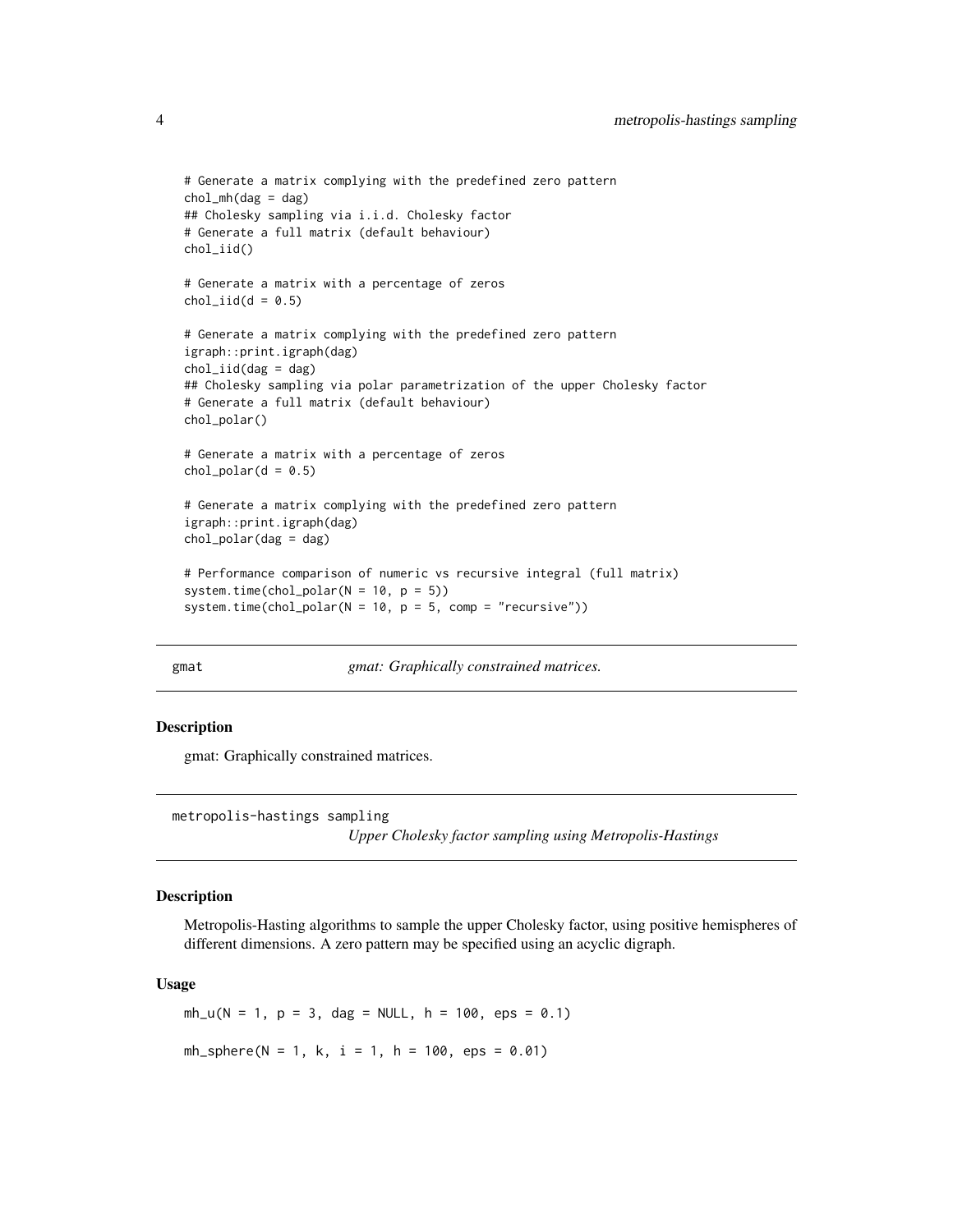#### <span id="page-4-0"></span>**Arguments**

| N   | Number of samples.                                                                                                                                                                        |
|-----|-------------------------------------------------------------------------------------------------------------------------------------------------------------------------------------------|
| p   | Dimension of the upper Cholesky factor.                                                                                                                                                   |
| dag | An igraph acyclic digraph specifying the zero pattern in the upper Cholesky<br>factor of the sampled matrices. Nodes must be in ancestral order, with the first<br>one having no parents. |
| h   | Heating phase size for mh_sphere().                                                                                                                                                       |
| eps | Perturbation variance for $mh$ sphere().                                                                                                                                                  |
| k   | Dimension of the hemisphere from which the sample is taken.                                                                                                                               |
|     | Integer, power of the first coordinate in the density.                                                                                                                                    |

#### Details

Function mh<sub>\_u</sub>() returns a sample of N upper Cholesky factors whose rows have been generated using [mh\\_sphere\(\)](#page-3-1). The dimensions of the hemispheres used to sample vary depending both on the row number of the Cholesky factor, and whether there is a zero pattern specified by dag.

The details of the algorithm implemented by [mh\\_sphere\(\)](#page-3-1) can be found in the paper Córdoba et al. (2018), including a discussion on theoretical convergence and numerical experiments for choosing its hyper parameters h and eps.

#### Author(s)

Gherardo Varando <gherardo.varando@math.ku.dk>

#### References

Córdoba I., Varando G., Bielza C., Larrañaga P. A fast Metropolis-Hastings method for generating random correlation matrices. *Lecture Notes in Computer Science* (IDEAL 2018), vol 11314, pp. 117-124, 2018.

#### Examples

```
## Upper Cholesky factor sampling
# Generate a random acyclic digraph
dag \leq rgraph(p = 3, d = 0.5, dag = TRUE)
igraph::print.igraph(dag)
```

```
# Generate an upper Cholesky factor complying with such zero pattern
mh_u(dag = dag)# We may also generate it with no zero pattern (full upper triangular)
mh_u()## Hemisphere sampling
# 3D hemisphere from a density proportional to the square of the first coordinate
mh_sphere(N = 4, k = 3, i = 2)
```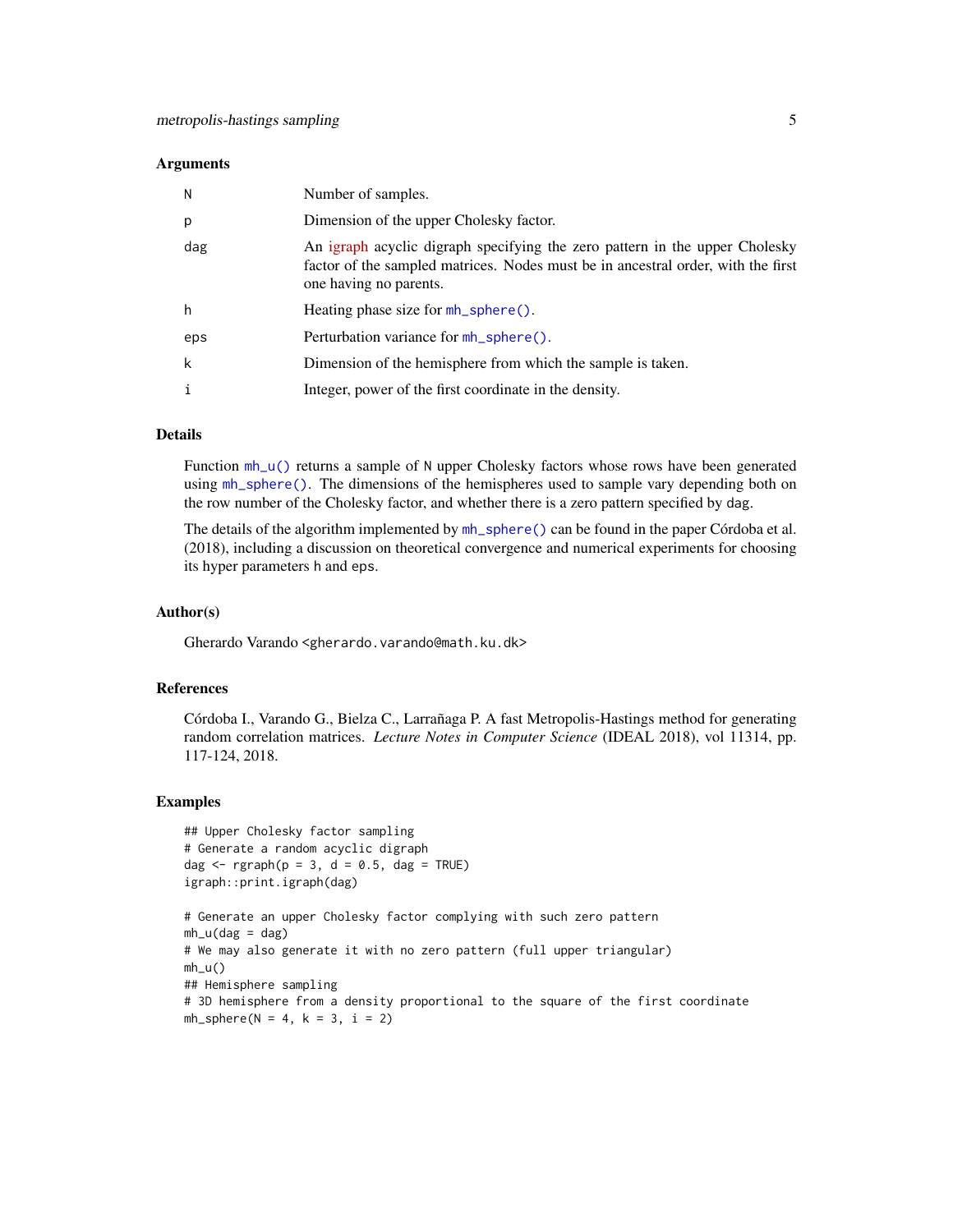<span id="page-5-0"></span>

#### Description

Wrapper of functionality from package igraph for random generation of graphs.

#### Usage

rgraph(p, d, dag = FALSE)

#### Arguments

| p   | Number of vertices of the sampled graph                |
|-----|--------------------------------------------------------|
| d   | Proportion of edges in the generated graph             |
| dag | Whether the generated graph should be acyclic directed |

#### Details

When dag = FALSE, the graph is sampled from an Erdos-Renyi model. In the case where dag = TRUE, the upper triangle of the adjacency matrix of an Erdos-Renyi model is taken as the adjacency matrix for the acyclic digraph. This preserves the proportion of edges d.

#### Value

g The generated graph. If dag = TRUE, the nodes follow the ancestral order 1,  $\dots$ , p, where 1 has no parents.

| set cond number | Set the condition number of the matrices in a sample of covari- |  |  |  |  |
|-----------------|-----------------------------------------------------------------|--|--|--|--|
|                 | ance/correlation matrices                                       |  |  |  |  |

#### Description

Set the condition number of the matrices in a sample of covariance/correlation matrices

#### Usage

```
set_cond_number(sample, k)
```
#### Arguments

| sample | Array, the $p \times p \times N$ matrix sample |
|--------|------------------------------------------------|
|        | Condition number to be set                     |

#### Value

 $A p \times p \times N$  array containing the matrices with the fixed condition number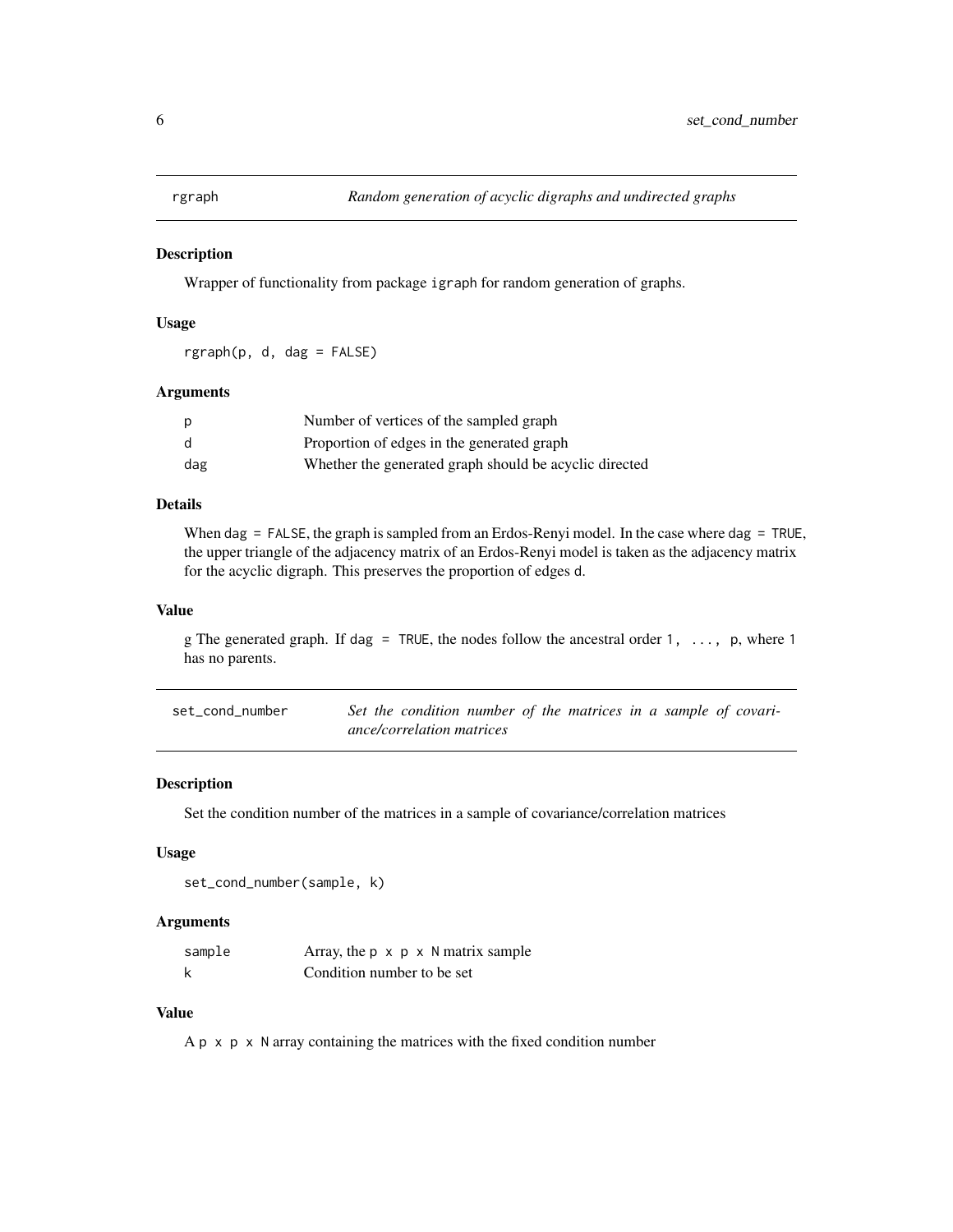<span id="page-6-0"></span>ug-constrained covariance matrices *Simulation of covariance matrices.*

#### <span id="page-6-1"></span>**Description**

Sample covariance matrices, possibly with a zero pattern constrained by an undirected graph.

#### Usage

 $port(N = 1, p = 3, d = 1, ug = NULL, zapzeros = TRUE)$ diagdom( $N = 1$ ,  $p = 3$ ,  $d = 1$ ,  $ug = NULL$ )

#### Arguments

| N        | Number of samples.                                                                                             |
|----------|----------------------------------------------------------------------------------------------------------------|
| р        | Matrix dimension. Ignored if ug is provided.                                                                   |
| d        | Number in $[0, 1]$ , the proportion of non-zero entries in the sampled matrices.<br>Ignored if ug is provided. |
| ug       | An igraph undirected graph specifying the zero pattern in the sampled matrices.                                |
| zapzeros | Boolean, convert to zero extremely low entries? Defaults to TRUE.                                              |

### Details

Function [port\(\)](#page-6-1) uses the method described in Córdoba et al. (2018). In summary, it consists on generating a random matrix Q and performing row-wise orthogonalization such that if i and j are not adjacent in ug, then the rows corresponding to such indices are orthogonalized, without violating previous orthogonalizations and without introducing unwanted independences. The resulting matrix after the process has finished is the cross product of Q.

We also provide an implementation of the most commonly used in the literature [diagdom\(\)](#page-6-1). By contrast, this method produces a random matrix M with zeros corresponding to missing edges in ug, and then enforces a dominant diagonal to ensure positive definiteness. Matrices produced by diagdom usually are better conditioned than those by port; however, they typically suffer from small off-diagonal entries, which can compromise model validation in Gaussian graphical models. This is avoided by port.

#### Value

A three-dimensional array of length  $p \times p \times N$ 

#### References

Córdoba, I., Varando, G., Bielza, C. and Larrañaga, P. A partial orthogonalization method for simulation covariance and concentration graph matrices. *Proceedings of Machine Learning Research* (PGM 2018), vol. 72, pp. 61 - 72, 2018.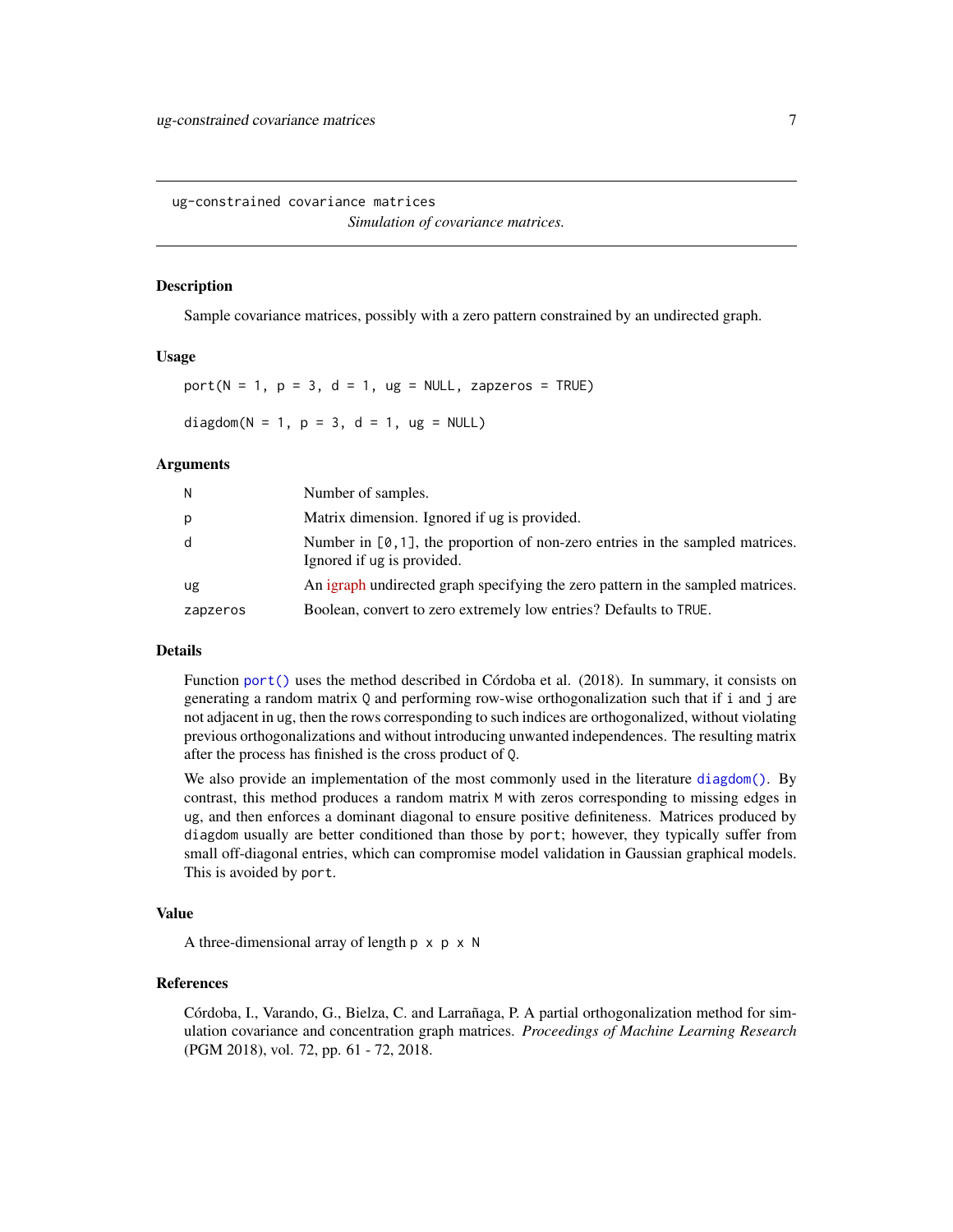#### Examples

```
## Partial orthogonalization
# Generate a full matrix (default behaviour)
port()
# Generate a matrix with a percentage of zeros
port(d = 0.5)port(d = 0.5, zapzeros = FALSE) # no zero zap
# Generate a random undirected graph structure
ug < - rgraph(p = 3, d = 0.5)
igraph::print.igraph(ug)
# Generate a matrix complying with the predefined zero pattern
port(ug = ug)port(ug = ug, zapzeros = FALSE) # no zero zap
## Diagonal dominance
# Generate a full matrix (default behaviour)
diagdom()
# Generate a matrix with a percentage of zeros
diagdom(d = 0.5)# Generate a matrix complying with the predefined zero pattern
igraph::print.igraph(ug)
diagdom(ug = ug)
```
vectorize *Vectorize a sample of covariance/correlation matrices*

#### Description

Vectorize a sample of covariance/correlation matrices

#### Usage

```
vectorize(sample)
```
#### Arguments

```
sample Array, the p x p x N sample to vectorize
```
#### Details

Note that if the sample is of covariance matrices, as returned by [port\(\)](#page-6-1) and [diagdom\(\)](#page-6-1), the diagonal is omitted from the vectorization process.

### Value

A  $p*(p - 1)/2 \times N$  matrix containing the vectorized sample

<span id="page-7-0"></span>